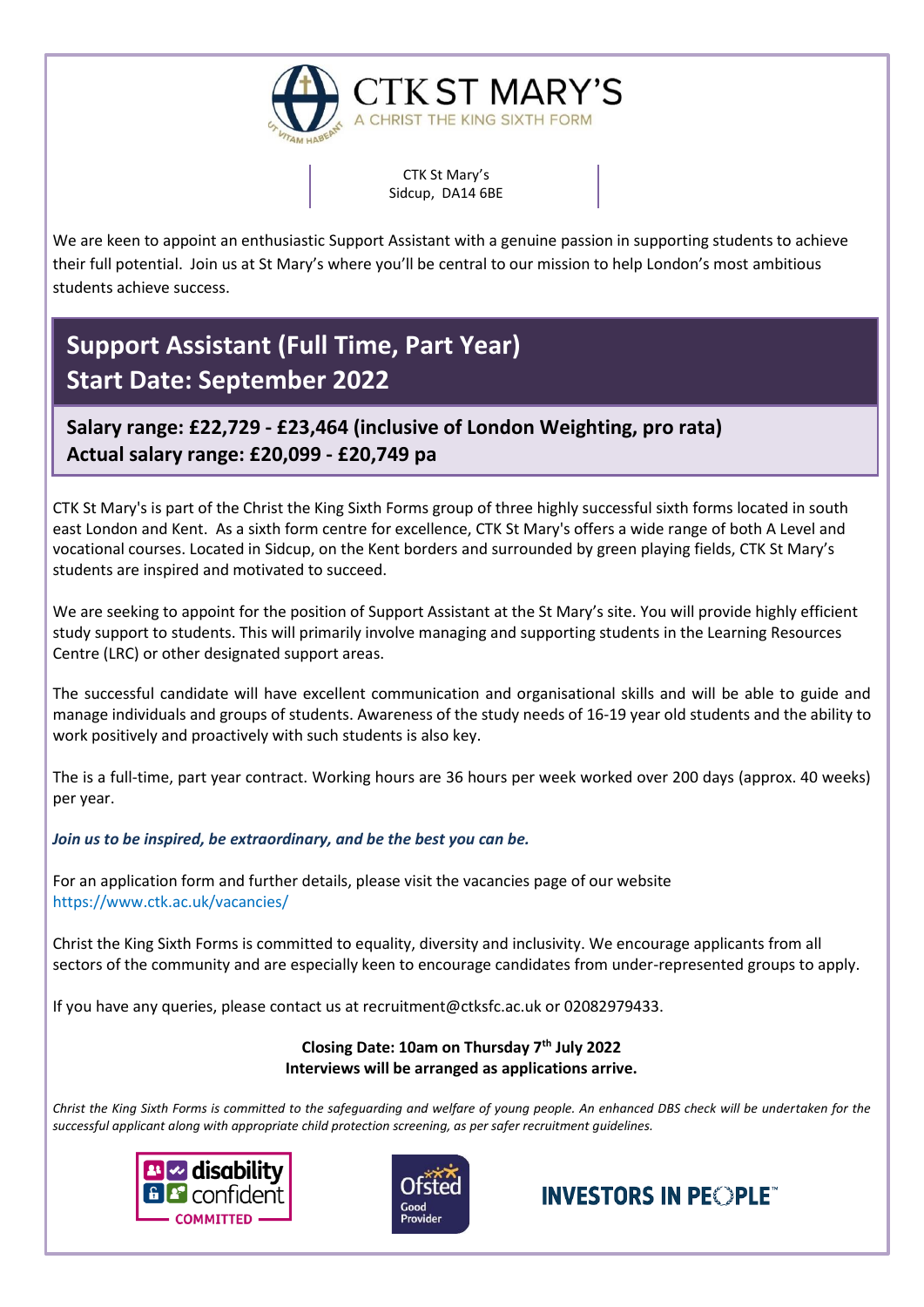

## **Job Description and Person Specification**

| <b>Title Post:</b>     | <b>Support Assistant</b>                                                                                                                                                                                                                                                                                                     |
|------------------------|------------------------------------------------------------------------------------------------------------------------------------------------------------------------------------------------------------------------------------------------------------------------------------------------------------------------------|
| <b>Responsible to:</b> | <b>LRC Manager</b>                                                                                                                                                                                                                                                                                                           |
| <b>Job Purpose:</b>    | To provide highly efficient study support to students. This will primarily involve<br>managing and supporting students in the Learning Resources Centre (LRC) or other<br>designated support area. Study Assistants may at times be required to work<br>individually and may be asked to cover lessons in teacher's absence. |

The main activities and responsibilities are to:

- 1.1 Work in the LRC or other designated support area, to ensure students are supported in their studies. This will include:
	- Managing students and ensuring the LRC/other designated support area maintains a silent, independent, working environment.
	- Operating the Library Management System for the acquisition, processing and cataloguing of books.
	- Providing a friendly and efficient service to a wide range of LRC users including students and staff.
	- Ensuring students are supported in their curriculum studies and their wider study skills are taken forward.
	- Carrying out general LRC administration tasks such as: stock replenishment, shelf-tidying and registering students.
	- To support students with routine frontline and initial IT troubleshooting such as password change.
	- Enabling students and staff to make effective use of print-based and electronic information sources.
	- Preparing materials and resources to support students in their studies.
	- Supporting and developing the use of Internet and on-line resources.
	- Creating imaginative displays and promoting key events such as awareness days.
	- Preparing materials and resources to support student in their studies.

1.2 Provide lesson cover where teachers are absent. This will include:

- Managing students and ensuring classes maintain a purposeful working environment.
- Taking a class register.
- Communicating what work has been set by the teacher and collecting the work at the end of the lesson.
- Supporting students in their studies.
- Assisting students with their skills

1.3 Preparing and delivering staff and student workshops.

- 1.4 Preparing and delivering student induction sessions.
- 1.5 Preparing and delivering IT and information skills sessions to students.